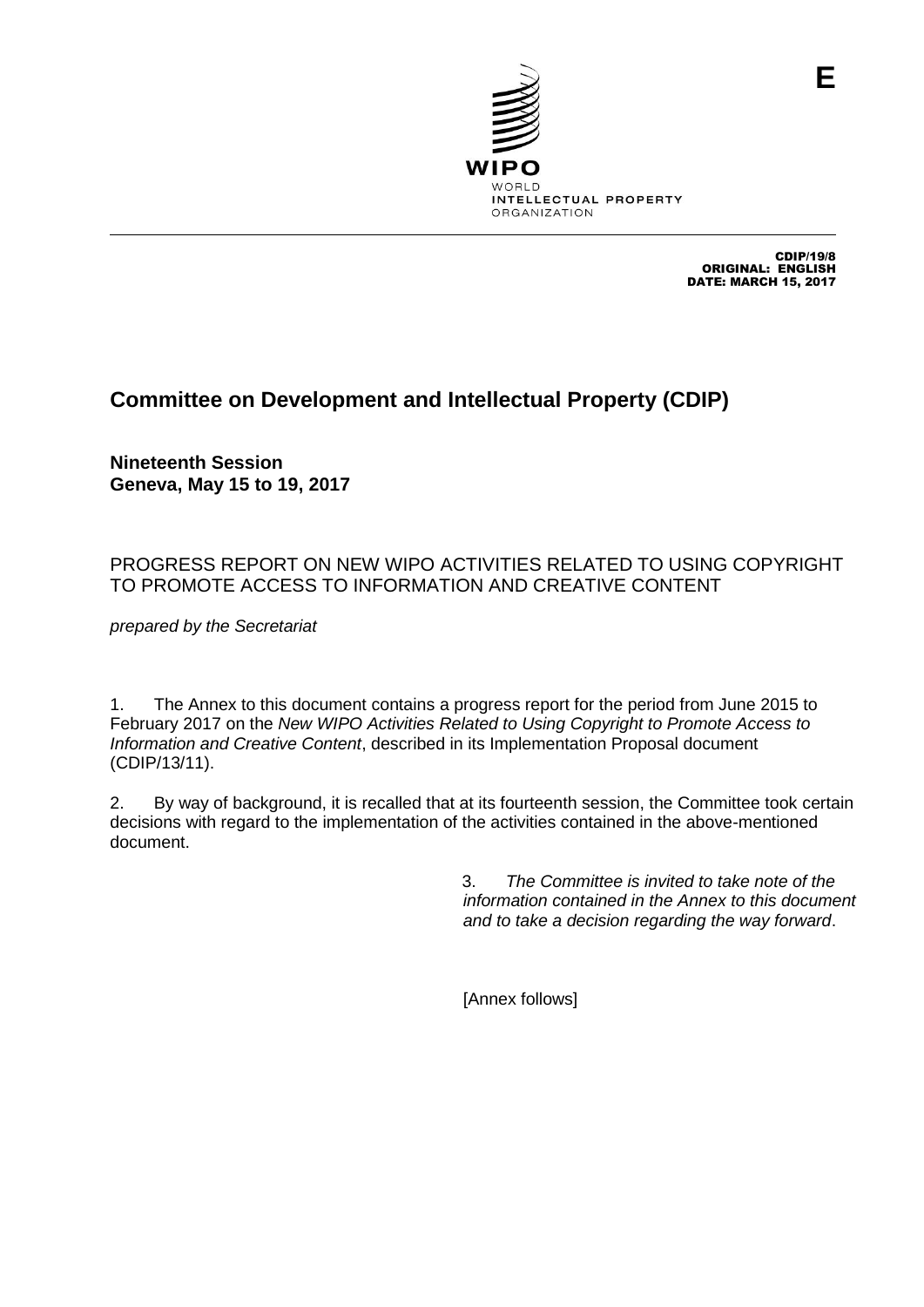| <b>SUMMARY</b>                                                                  |                                                                                                                                                                                                                                                                                                                                                                                                                                                                                                                                                                                                                                                                                                                                                                                                         |  |
|---------------------------------------------------------------------------------|---------------------------------------------------------------------------------------------------------------------------------------------------------------------------------------------------------------------------------------------------------------------------------------------------------------------------------------------------------------------------------------------------------------------------------------------------------------------------------------------------------------------------------------------------------------------------------------------------------------------------------------------------------------------------------------------------------------------------------------------------------------------------------------------------------|--|
| <b>Title</b>                                                                    | New WIPO Activities Related to Using Copyright to Promote Access<br>to Information and Creative Content                                                                                                                                                                                                                                                                                                                                                                                                                                                                                                                                                                                                                                                                                                 |  |
| Development Agenda<br>Recommendation                                            | Recommendation 19: To initiate discussions on how, within WIPO's<br>mandate, to further facilitate access to knowledge and technology<br>for developing countries and LDCs to foster creativity and innovation<br>and to strengthen such existing activities within WIPO.<br>Recommendation 24: To request WIPO, within its mandate, to<br>expand the scope of its activities aimed at bridging the digital divide,<br>in accordance with the outcomes of the World Summit on the<br>Information Society (WSIS) also taking into account the significance<br>of the Digital Solidarity Fund (DSF).<br>Recommendation 27: Facilitating intellectual property-related<br>aspects of ICT for growth and development: Provide for, in an<br>appropriate WIPO body, discussions focused on the importance of |  |
|                                                                                 | intellectual property-related aspects of ICT, and its role in economic<br>and cultural development, with specific attention focused on<br>assisting Member States to identify practical intellectual property-<br>related strategies to use ICT for economic, social and cultural<br>development.                                                                                                                                                                                                                                                                                                                                                                                                                                                                                                       |  |
| <b>Start Date</b>                                                               | <b>June 2015</b>                                                                                                                                                                                                                                                                                                                                                                                                                                                                                                                                                                                                                                                                                                                                                                                        |  |
| Duration                                                                        | Activity $1^1$ (decision on implementation pending): 24 months from<br>the selection of target countries<br>Activity 2: 24 months<br>Activity 3: 12 months<br>Activity 4: 24 months<br>Activity 5: 12 months<br>Activity $6^2$ (decision on implementation pending): 9 months                                                                                                                                                                                                                                                                                                                                                                                                                                                                                                                           |  |
| <b>Key WIPO Sectors</b><br><b>Involved and Links to</b><br><b>WIPO Programs</b> | <b>Communication Division</b><br><b>Copyright Law Division</b><br><b>Division for Least-Developed Countries</b><br>Office of the Legal Counsel<br><b>WIPO Academy</b><br>Links to WIPO programs: 3, 9, 11, 19, 21                                                                                                                                                                                                                                                                                                                                                                                                                                                                                                                                                                                       |  |

 1 Pilot project on creation of a centralized database in order to make IP-related education and research resources available on an open access basis.<br><sup>2</sup> International conference for Least-Developed Countries (LDCs) on copyright and the management of public sector

information.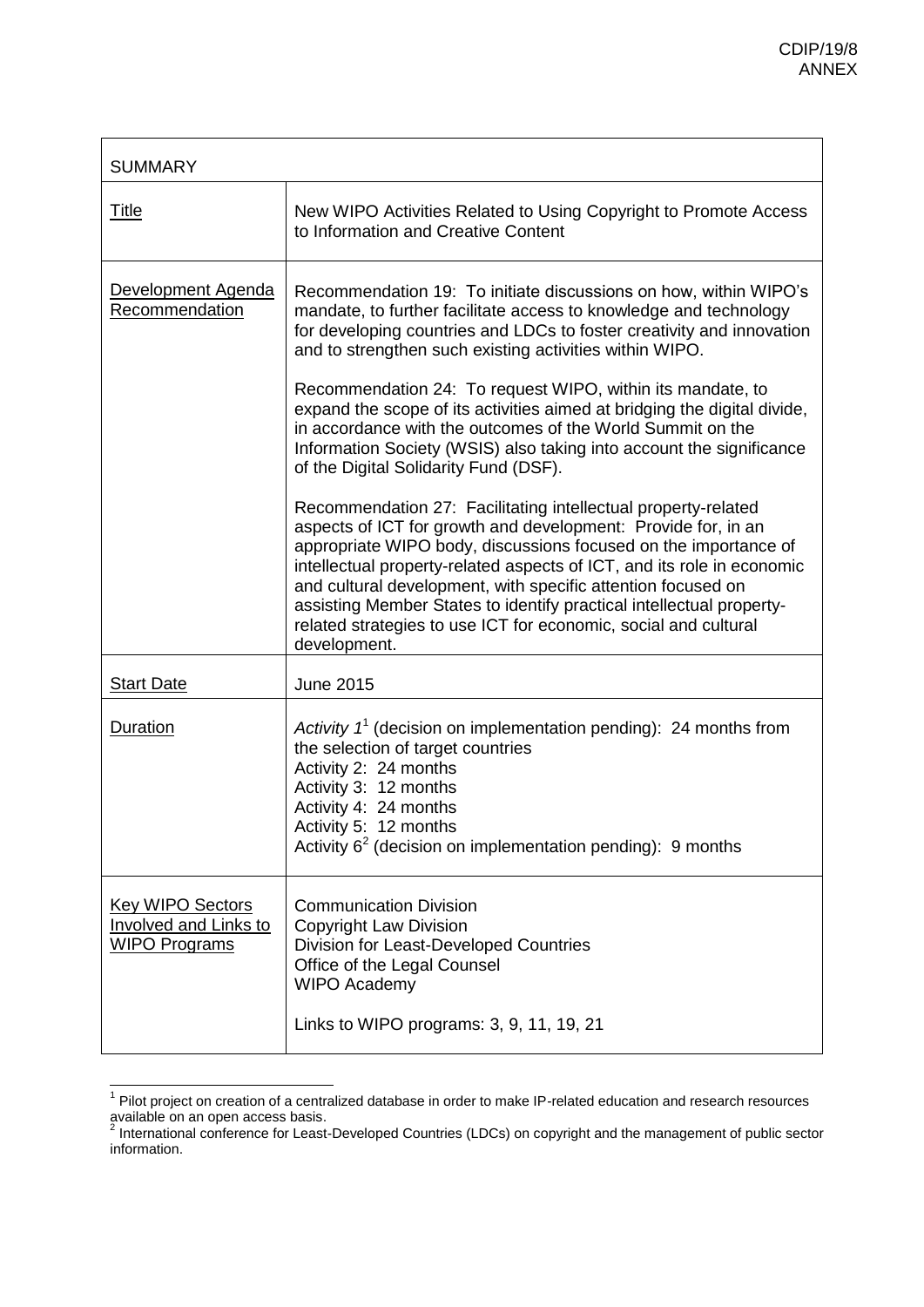| <b>Links to Expected</b><br>Results in the<br>Program and<br>Budget 16/17 | 1.1. Enhanced cooperation among Member States on development<br>of balanced international normative frameworks for IP and<br>agreement on specific topics on which international instruments are<br>agreed;                                                                    |
|---------------------------------------------------------------------------|--------------------------------------------------------------------------------------------------------------------------------------------------------------------------------------------------------------------------------------------------------------------------------|
|                                                                           | IV.2. Enhanced access to, and use of, IP information by<br>IP institutions and the public to promote innovation and creativity;                                                                                                                                                |
|                                                                           | III.2. Enhanced human resource capacities able to deal with the<br>broad range of requirements for the effective use of IP for<br>development in developing countries, LDCs and transitional<br>economy countries;                                                             |
|                                                                           | VIII.1 Enhanced and effective communication with the broad public<br>on intellectual property and WIPO's role; and                                                                                                                                                             |
|                                                                           | VIII.5 Further interaction and partnerships, on processes and<br>negotiations, between WIPO and other UN agencies and IGOs.                                                                                                                                                    |
| Progress in<br>Implementation                                             | Activity 2: Applicability of open licensing to education and research<br>resources produced by international organizations                                                                                                                                                     |
|                                                                           | Creative Commons (CC) licenses tailored to IGOs (international<br>governmental organizations) were adopted in December 2013 by<br>CC with the collaboration of WIPO and 13 other IGOs.                                                                                         |
|                                                                           | The goal of this activity is to facilitate the implementation process of<br>copyright policies of IGOs that have decided to implement an open<br>access policy and to use the new CC IGO licenses.                                                                             |
|                                                                           | Outcomes:                                                                                                                                                                                                                                                                      |
|                                                                           | Establishment of a WIPO internal working group comprised of<br>(a)<br>the Office of Legal Counsel, Communications Division, and<br>Copyright Law Division.                                                                                                                     |
|                                                                           | Launch of WIPO Open Access policy on November 15, 2016<br>(b)<br>(http://www.wipo.int/tools/en/disclaim.html#open_access) and its<br>implementation.                                                                                                                           |
|                                                                           | Exchange of experiences and best practices with IGOs<br>(c)<br>through an online platform and through meetings at the Frankfurt<br>Book Fair (October 19-23, 2016), at WIPO Headquarters in Geneva<br>(December 12, 2016), and at the London Book Fair (March 16,<br>$2017$ ). |
|                                                                           | Continuing dialogue with other IGOs is also planned at:<br>Re: publica digital conference (May 8-10, 2017); and<br>(i)<br>Frankfurt Book Fair (October 11-15, 2017).<br>(ii)                                                                                                   |
|                                                                           |                                                                                                                                                                                                                                                                                |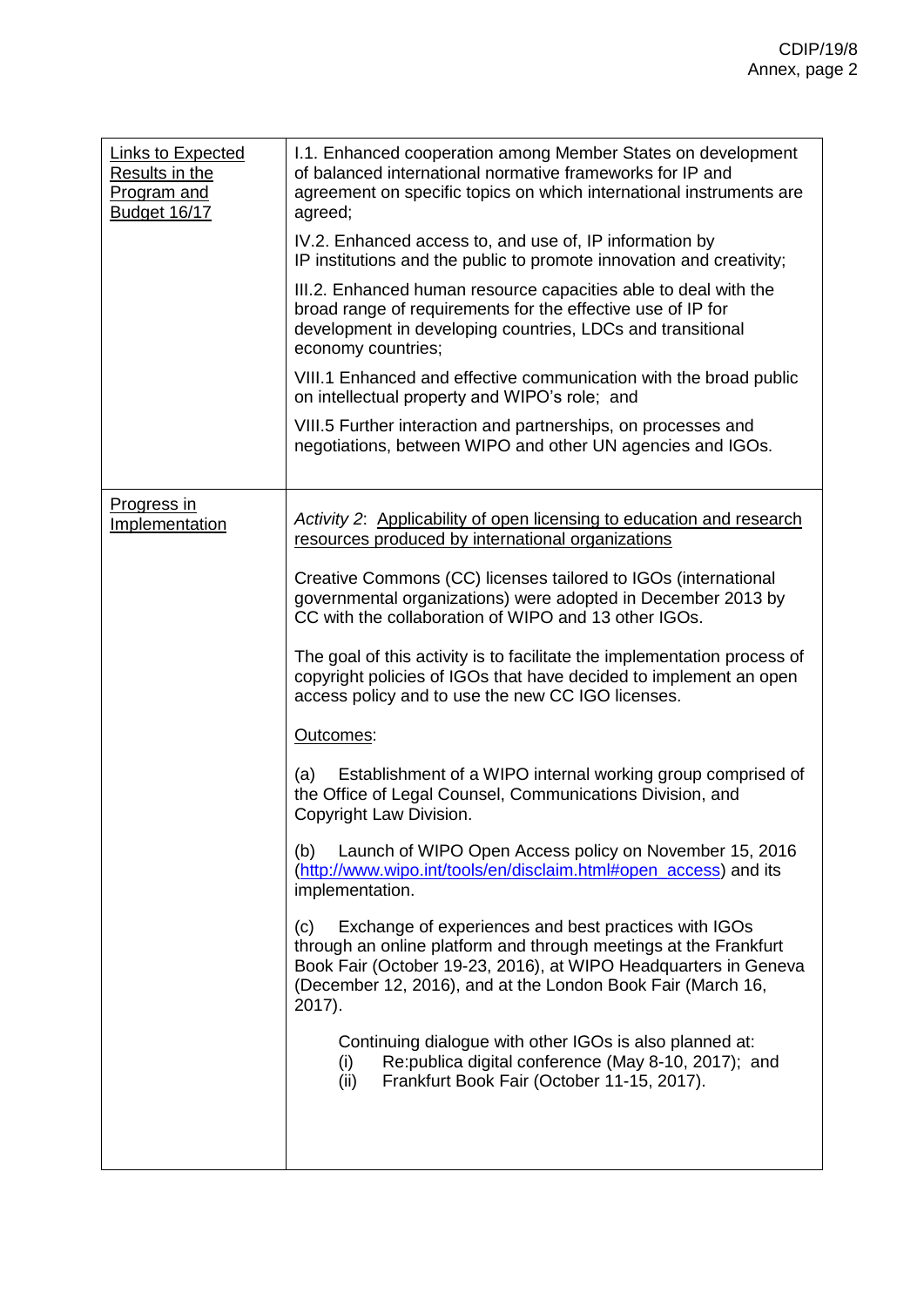| Activity 3: Development of a training module on licensing and open<br>source software development                                                                                                                                                                                                                                                              |
|----------------------------------------------------------------------------------------------------------------------------------------------------------------------------------------------------------------------------------------------------------------------------------------------------------------------------------------------------------------|
| The objective of this activity is to develop a training module on IP<br>issues, related to software licensing, that could be used by the<br>WIPO Academy and other units providing training and capacity<br>building in the area of copyright.                                                                                                                 |
| Such a dedicated module should provide useful information about<br>alternative strategies of software development, as well as their<br>related costs and implications.                                                                                                                                                                                         |
| Outcome:                                                                                                                                                                                                                                                                                                                                                       |
| Launch of WIPO Academy distance learning program, Software<br>Licensing Including Open Source (DL511)<br>(https://welc.wipo.int/acc/index.jsf?page=courseCatalog.xhtml⟨=<br>en&cc=DL511E#plus_DL511E).                                                                                                                                                         |
| The objective of this course is to enhance awareness of the<br>possibilities and implications of proprietary and open source<br>software; to create useful sources of information including concrete<br>examples and bibliography on software licensing, whether<br>proprietary or open source, with special emphasis on the needs of<br>developing countries. |
| The course requires approximately 30 hours of study time over a<br>period of 4 weeks, and comprises 4 modules:                                                                                                                                                                                                                                                 |
| Module 1: IP regimes for software<br>Module 2: Software licensing - traditional and open source<br>Module 3: Benefits and risks of open source strategies<br>Module 4: Public policy options to support wider access to software                                                                                                                               |
| Activity 4: Integrating open source licensing in WIPO copyright<br>related courses and training programs                                                                                                                                                                                                                                                       |
| The objective of this activity is that WIPO programs on copyright<br>licensing and related topics also raise awareness about open source<br>software development in the context of the broader copyright<br>system.                                                                                                                                            |
| Outcomes:                                                                                                                                                                                                                                                                                                                                                      |
| The subject of open source licensing has been integrated into the<br>following WIPO copyright related courses or training programs:                                                                                                                                                                                                                            |
| WIPO Academy Distance Learning "Advanced Course"<br>(i)<br>on Intellectual Property Management" (DL-450; Module 8: IP<br>and Development - Open Source, Flexibilities and Public<br>Domain);                                                                                                                                                                   |
|                                                                                                                                                                                                                                                                                                                                                                |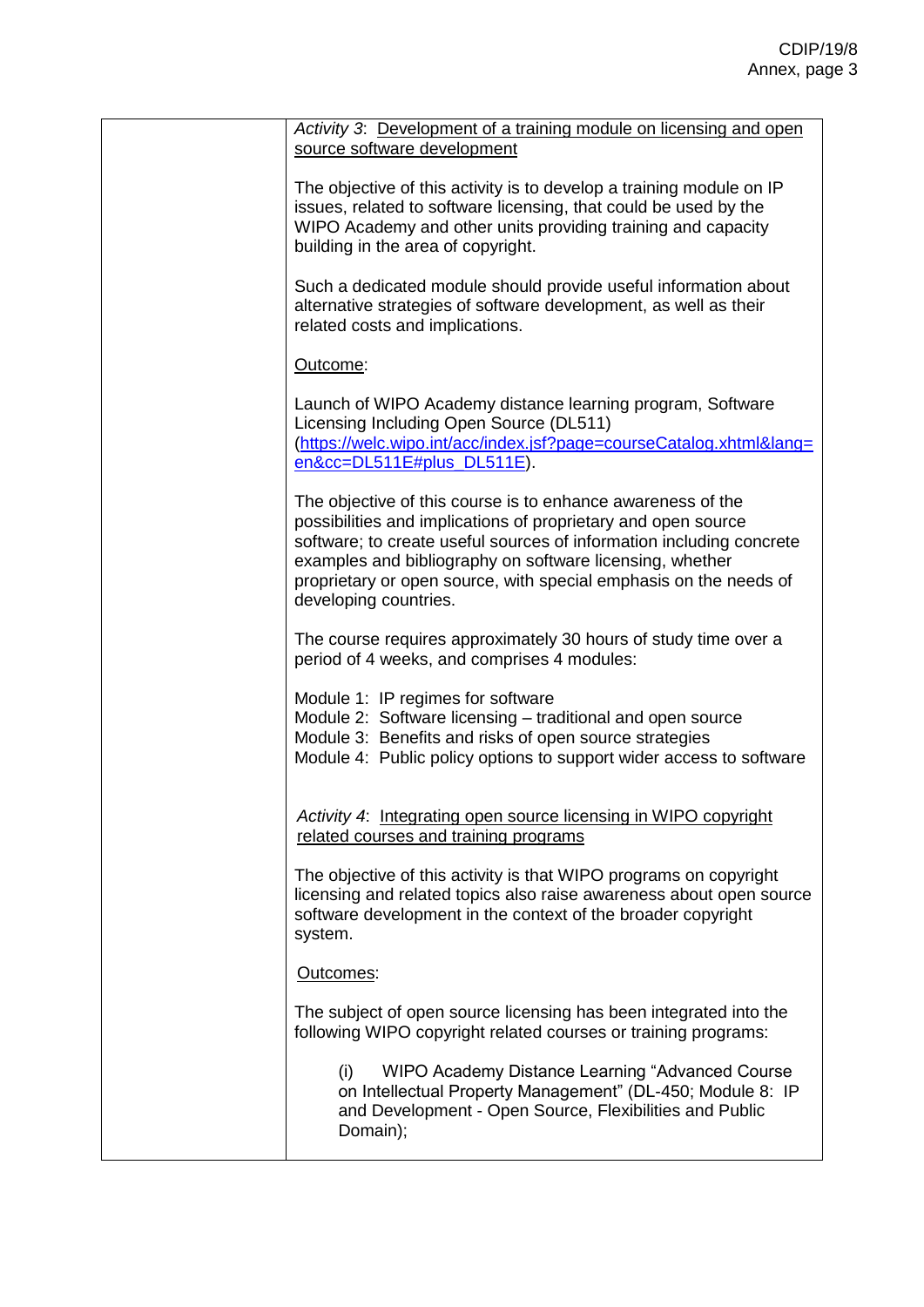| WIPO/CEIPI Colloquium on Transfer of Technology and<br>(ii)<br>Licensing, "Copyright licensing, including Open Source: a<br>practical approach" (Strasbourg, June 15 to 26, 2015);                                                                                                                                                                                                                                    |
|-----------------------------------------------------------------------------------------------------------------------------------------------------------------------------------------------------------------------------------------------------------------------------------------------------------------------------------------------------------------------------------------------------------------------|
| (iii)<br>Training Program on Intellectual Property for Digital<br>Business (Medellin, November 16 to 20, 2015);                                                                                                                                                                                                                                                                                                       |
| Regional Seminar on Building Awareness of the<br>(iv)<br>Principles and Functions of Copyright in Today's Changing<br>Environment, Topic 5: Software Licensing: Navigating a Sea<br>of Options (Singapore, April 27 to 29, 2016);                                                                                                                                                                                     |
| (v)<br>WSIS Forum, Thematic Workshop "Software Licensing:<br>Navigating a Sea of Options" (Geneva, May 2, 2016);                                                                                                                                                                                                                                                                                                      |
| (vi) WIPO-UNIGE Summer School on Intellectual Property,<br>Topic 11: Software Development: Patentability and Licensing<br>options (including Open Source) (Geneva, June 27 to July 8,<br>$2016$ ;                                                                                                                                                                                                                     |
| (vii) Master of Laws (LLM) in intellectual property - University<br>of Turin (October 11, 2016);                                                                                                                                                                                                                                                                                                                      |
| (viii) Master of Laws (LLM) in intellectual property -<br>Autonomous University of Madrid (September 30, 2016)                                                                                                                                                                                                                                                                                                        |
| Additionally, the following activities are currently under<br>preparation:<br>Public Domain and Open Source SW Conference<br>(i)<br>(Pyeongchang, October 26, 2017 (prov.)); and                                                                                                                                                                                                                                      |
| Meeting with Asia and Pacific countries (Tokyo,<br>(ii)<br>October 27, 2017 (prov.))                                                                                                                                                                                                                                                                                                                                  |
| Activity 5: Development of model copyright policies and legal<br>provisions for different copyright approaches to public sector<br>information (PSI)                                                                                                                                                                                                                                                                  |
| In light of the growing interest shown by governments and<br>stakeholders, the objective of this activity is to strengthen the<br>capacity and tools that WIPO could use when required to provide<br>information and legal assistance on matters related to copyright and<br>PSI. Model provisions and useful material for providing legislative<br>advice would be created to address the requests of Member States. |
| Completion of informational document for WIPO internal use<br>on copyright policies and legal provisions for different copyright<br>approaches to PSI.                                                                                                                                                                                                                                                                |
| In order to capture legislative options in the context of the two major<br>legal systems, this was commissioned to two qualified external<br>consultants, one with extensive knowledge in the common law<br>system, and the other in the civil law system.                                                                                                                                                            |